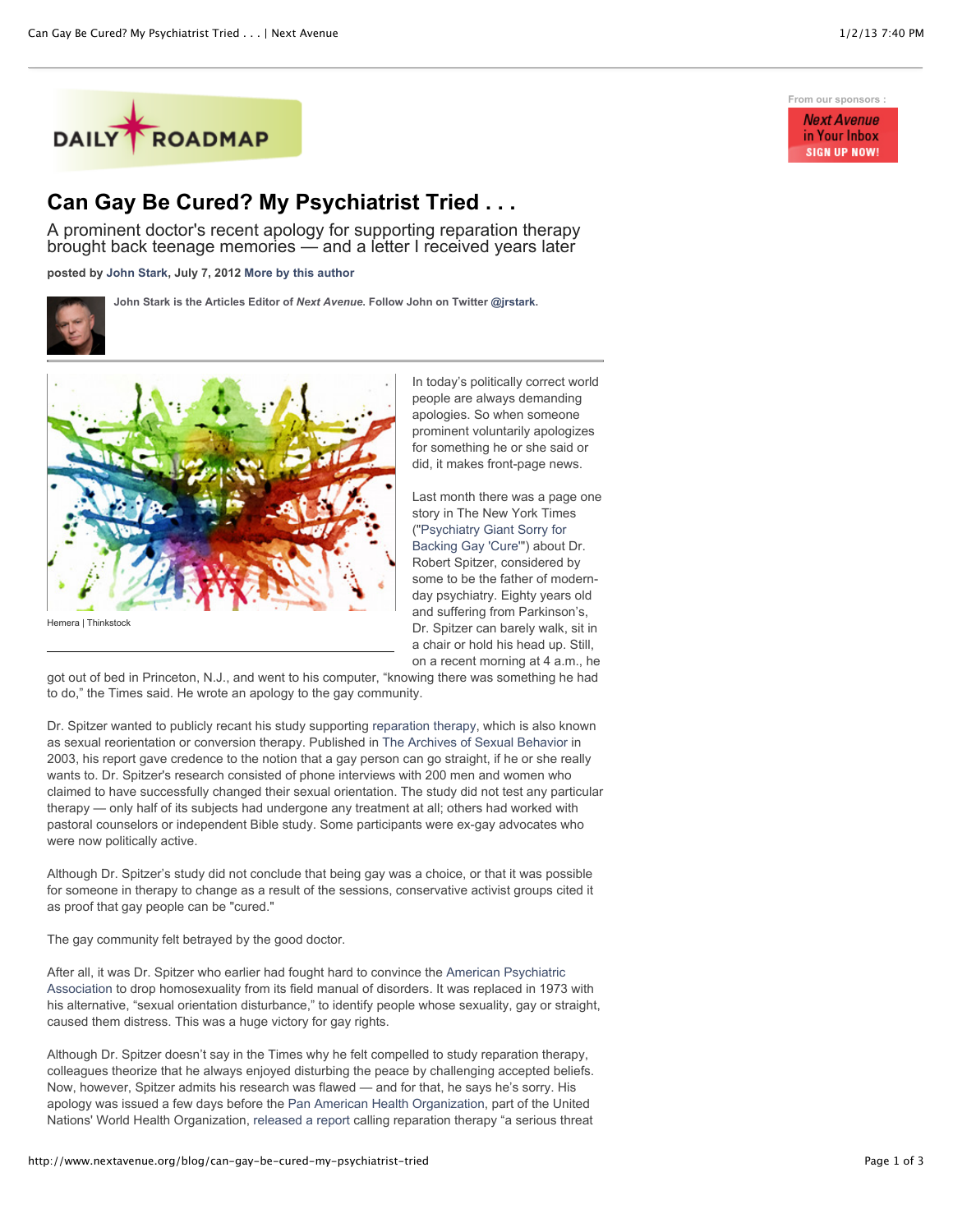to the health and well-being — even the lives — of affected people."

For me, the most interesting part of the article was its penultimate paragraph, in which Dr. Spitzer tells the Times: "I don't know that I've ever seen a scientist write a letter saying that the data were all there but were totally misinterpreted. Who admitted that and who apologized to his readers. That's something, don't you think?"

I do indeed, and I'll tell you why.

When I was a senior in high school in 1966 — seven years before Spitzer first took on the APA a psychiatrist tried to cure me of my homosexual urges. (Spoiler alert: He didn't succeed.)

To put that time period in perspective for younger readers, homosexuals back then were considered perverts and criminals. Believe me, I did not attend anything close to *Glee's* William McKinley High, where same-sex couples regularly hold hands, kiss, sleep together and pledge eternal love to their partners. Who in the 1960s could have seen that coming to prime-time TV? Unlike the kids at McKinley, I did not have forward-thinking teachers or parents; few children who were gay or "different" did — and I grew up in the progressive San Francisco Bay Area.

Appearance-wise, my psychiatrist certainly fit the Dr. Freud stereotype. He wore a dark suit and tie, and sported a graying goatee. His office was in a modular, mid-20th century building that had a waiting room furnished in Danish modern. Floor-to-ceiling windows in his office looked out onto a garden with lush ferns and ivy-trellised oak trees. We sat in black leather chairs facing each other.

During our weekly sessions the doctor tried to convince me that I was simply going through a stage; in time, he said, I would be sexually attracted to women. Every few weeks my parents were brought in to discuss my "progress." (My parents agreed to send me to the shrink after I came out to our family doctor, who recommended I get help. Our GP thought it was just a phase, too.)

After three months, my visits came to an end — and not because I was cured. At \$30 an hour, my parents couldn't afford the bill any longer. I remember my last words to the doctor as I happily exited his office on a Wednesday afternoon: "Nothing has changed."

"But it will," he said, "You'll see." We shook hands and he wished me luck.

Over the years I never told anyone about my therapy or brought it up with my parents; they didn't discuss it with me either. We edited the experience out of our family album. To the day they died, my sexuality was never mentioned again.

Then one day in the early '90s, when I was approaching my mid-40s and living in New York City, a memory came rushing back to me. I can't say why. Sometimes, as Tennessee Williams writes in "The Glass Menagerie," the past just touches your shoulder. I was walking by myself through Central Park on a hot August afternoon when my mind flashed on a skinny 17-year-old boy sitting in a psychiatrist's office. Me. I'm told by the doctor to stand up and walk around the room. "You see, you don't swish," the doctor says. "You're not one of them. You are a normal young man."

The memory made my face burn. Fueled by anger, I went back to my apartment, picked up the phone and called directory assistance. I got the doctor's address. To my surprise, he was still in practice.

I typed a letter to him.

*Dear Dr. —*

*In 1966 I spent three months under your care. You tried to convince me that I was wrong about my homosexual urges. On our last visit you said that in time they would pass and that I would be normal. "Just wait," you told me. "You'll see." Well, Doctor, I've been waiting more than 25 years now and this change still hasn't happened. I'm writing you to ask: Should I continue to wait? And if so, for how long?*

I signed and mailed it.

A week later, there was a letter in my mailbox from the doctor. I wasn't anticipating a reply.